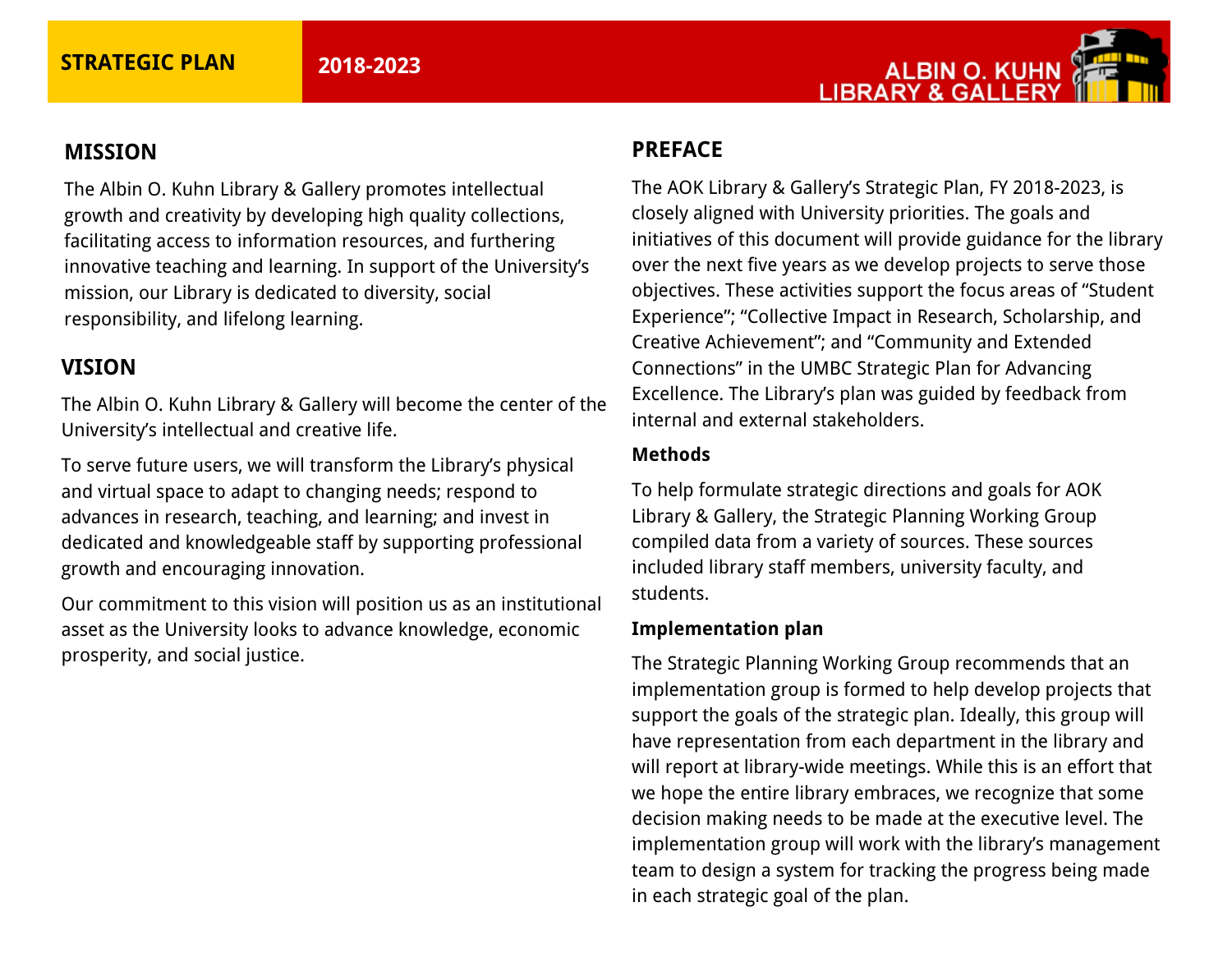

#### **PRIMARY GOAL**

The Library will continue to support and advocate for research excellence, scholarship, and creative activity within UMBC and the neighboring community. It is essential that we provide access to a diverse and high quality collection of materials, create meaningful and mutually beneficial partnerships within and beyond our institution, and be involved at every level of the creative process. We will become an integral part of promoting UMBC as a nationally and internationally recognized research university.

### **STRATEGIC GOALS**

- 1. Enhance collections and access
- 2. Build partnerships
- 3. Showcase scholarship and creative achievements
- 4. Provide technological support for research endeavors

- 1.1Provide a high quality collection of materials and ensure that new acquisitions contribute to the development of a balanced and diverse body of resources
- 1.2Streamline and improve access to materials by continuously evaluating and improving discovery and delivery
- 1.3Fully describe materials in special collections, so that patrons both within our institution and external research communities are able to effectively find and utilize these collections
- 2.1Continue our commitment and involvement in USMAI Advisory Groups, Communities of Interest, and Communities of Practice.
- 2.2 Encourage staff to grow and broaden their knowledge so they better serve the ever changing needs of our patrons.
- 2.3 Advocate for consortial purchases which economically increases access to information resources and the rapid delivery of these resources
- 2.4 Grow our relationships within UMBC by developing open communication with the research centers, student groups, academic departments and other campus entities
- 3.1 Using ScholarWorks@UMBC, promote and preserve the UMBC community's creative and intellectual achievement
- 3.2 Encourage community members to display their creations within the gallery, rotunda, and other library spaces.
- 4.1 Be aware of technological advances that improve access and utilization of our resources.
- 4.2 Provide the technology that patrons need to develop their ideas into a completed project.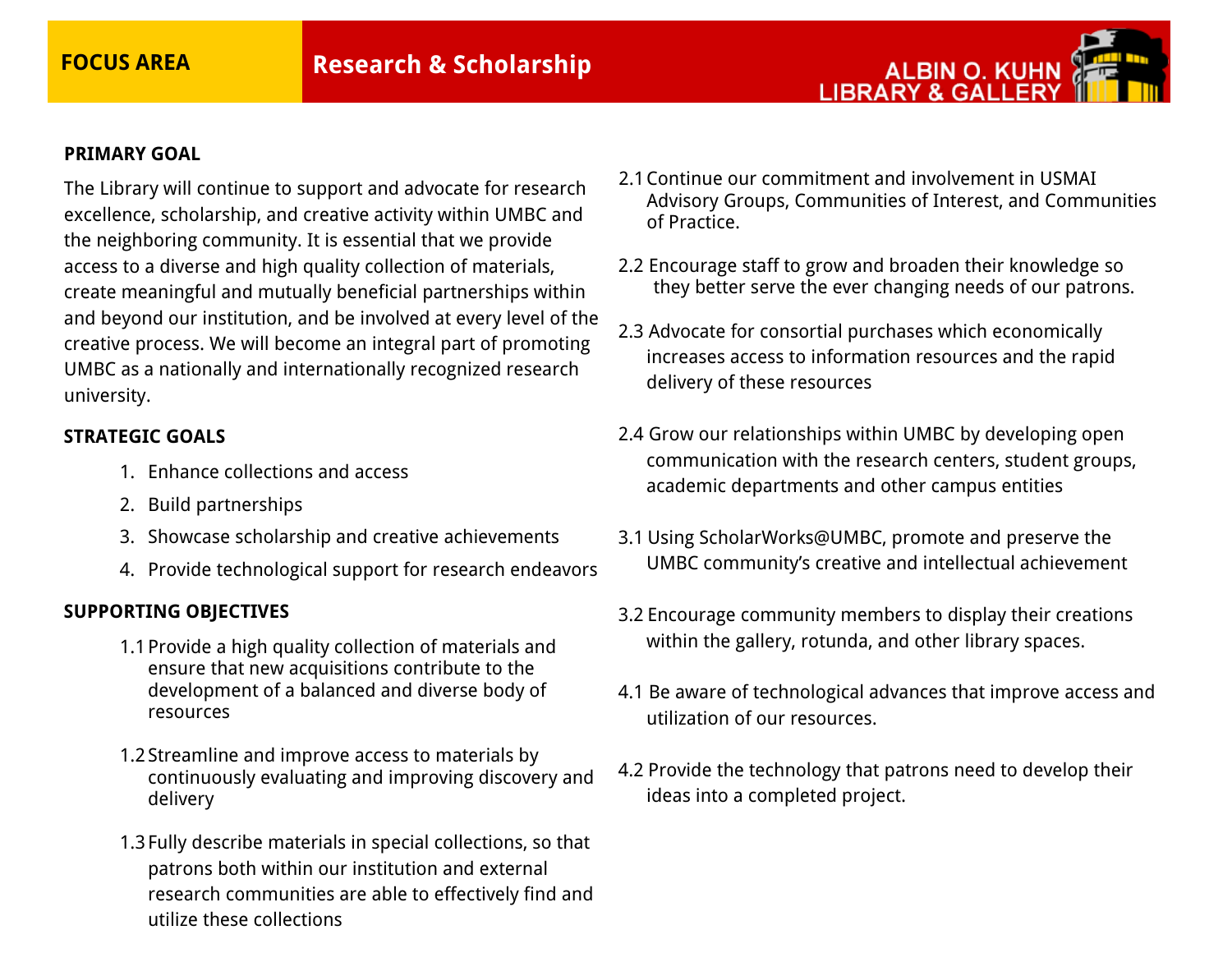# **FOCUS AREA Teaching & Learning**



#### **PRIMARY GOAL**

The Library meets the information needs of our students and other members of the UMBC community in equitable, inclusive, and effective ways. We work toward seamless integration of research support and information literacy into the UMBC curriculum. As practitioners who value cultural competence, we continually reflect on our teaching practices and seek opportunities for development.

#### **STRATEGIC GOALS**

- 1. Integrate information literacy into the UMBC curriculum
- 2. Improve teaching practices and cultural competencies
- 3. Strengthen the services that support academic success and lifelong learning

- 1.1 The Library and its staff will provide timely, ongoing, and meaningful integration of information literacy concepts and skills into course curricula in order to help students seek, discover, and evaluate sources of information.
- 1.2 In order to expand our existing information literacy programs and services, we seek additional staffing and advocacy to key administrators and departments across campus.
- 2.1 Librarians will hone effective pedagogical practices by engaging with reflective teaching, active learning, and critical pedagogy.
- 2.2 The Library will create opportunities for its faculty, staff, and students to develop cultural competencies and inclusive values through training and open discussion.
- 2.3 The Library will prioritize an increase in staffing and staff development in this area in order to serve and support UMBC's evolving teaching and research.
- 3.1 The Library will strengthen its ties to campus support services and University System of Maryland groups to ensure that patrons have access to the most relevant resources.
- 3.2 The Library promotes and supports information needs by providing access to Library spaces, collections, and services for patrons of all backgrounds and abilities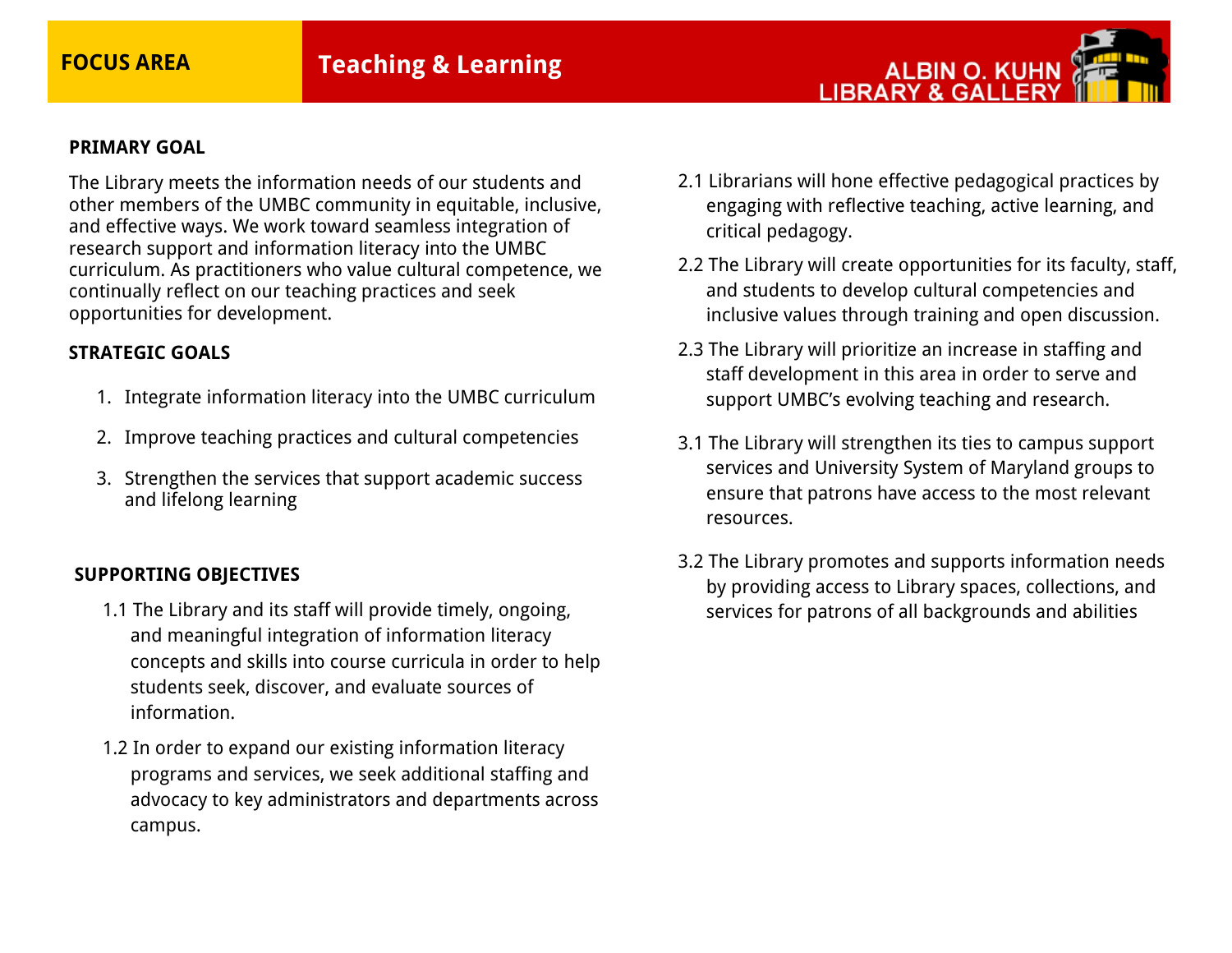

#### **PRIMARY GOAL**

In order to better serve UMBC, the Library will analyze and adjust its internal organization and procedures.

#### **STRATEGIC GOALS**

- 1. Secure the funding needed to support our vision
- 2. Develop a branding and marketing strategy
- 3. Provide an environment for staff opportunity and growth

- 1.1 Budget must be supplemented and expanded to support the campus' projected growth.
- 1.2 Library must seek donors through the campus capital campaign and other sources.
- 1.3 Library will petition the campus to add a Library fee or similar.
- 2.1 Create a consistent brand for the Library that will tie together our web presence, marketing efforts, outreach endeavors, and all other published materials.
- 2.2 Collaborate with campus Public Relations in order to strongly connect with the campus and the public sector.
- 2.3 Staff positions and hours will be allocated to branding and marketing functions.
- 3.1 Staff development funds must be equitably allocated, and staff achievements must be recognized and rewarded.
- 3.2 New communication channels will be opened to allow for information to travel quickly and appropriately.
- 3.3 Guidelines will be regularly reviewed and updated to accurately reflect changing procedures and policies.
- 3.4 Look to other, similar institutions to determine whether there are more advantageous ways of organizing Library services